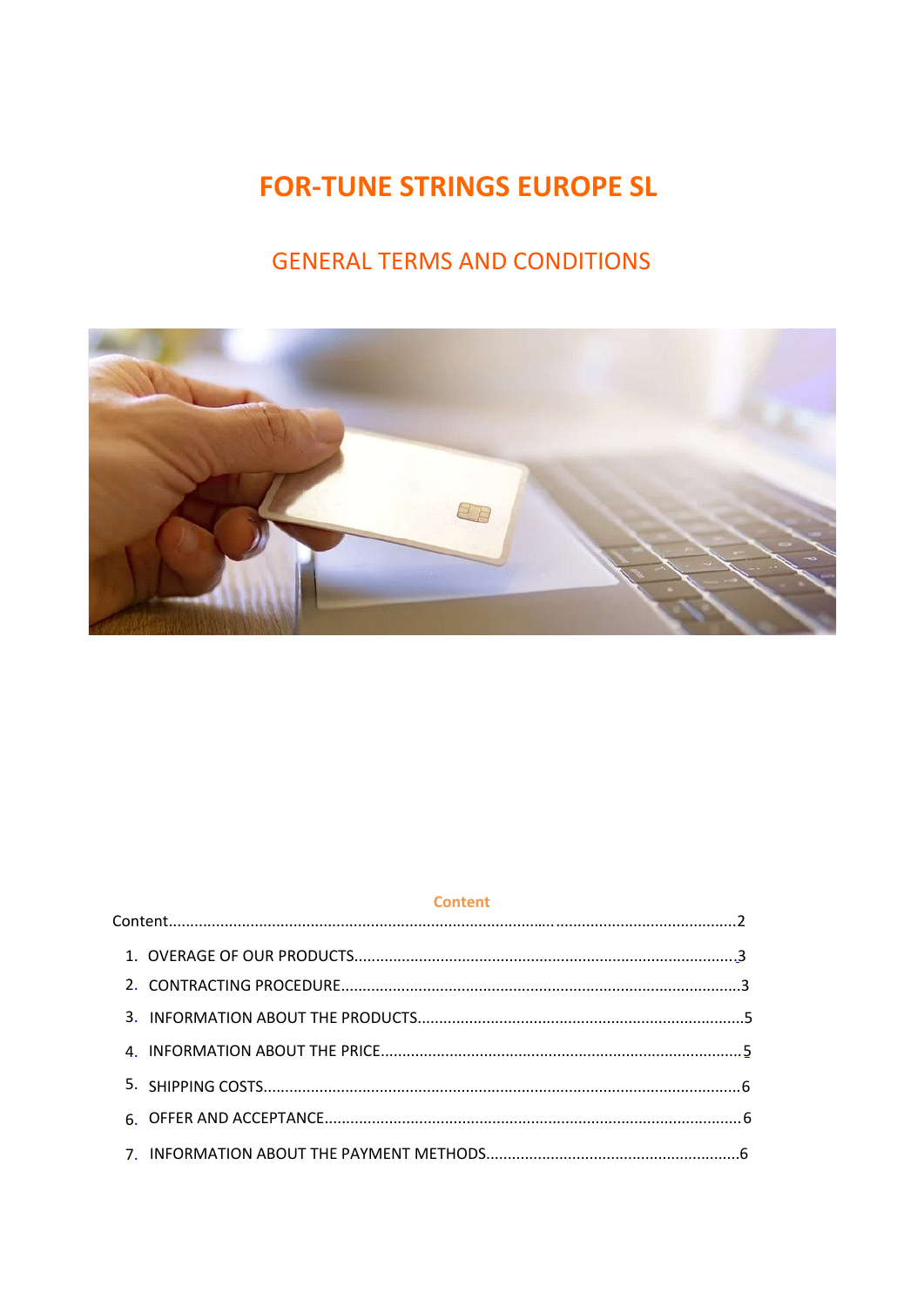| Organising entity.-<br>13 |  |  |
|---------------------------|--|--|
|                           |  |  |
|                           |  |  |
|                           |  |  |
|                           |  |  |

The following conditions shall only become effective between the parties when the seller has confirmed the order and sent the buyer all of the conditions set out above.

1- COVERAGE OF OUR PRODUCTS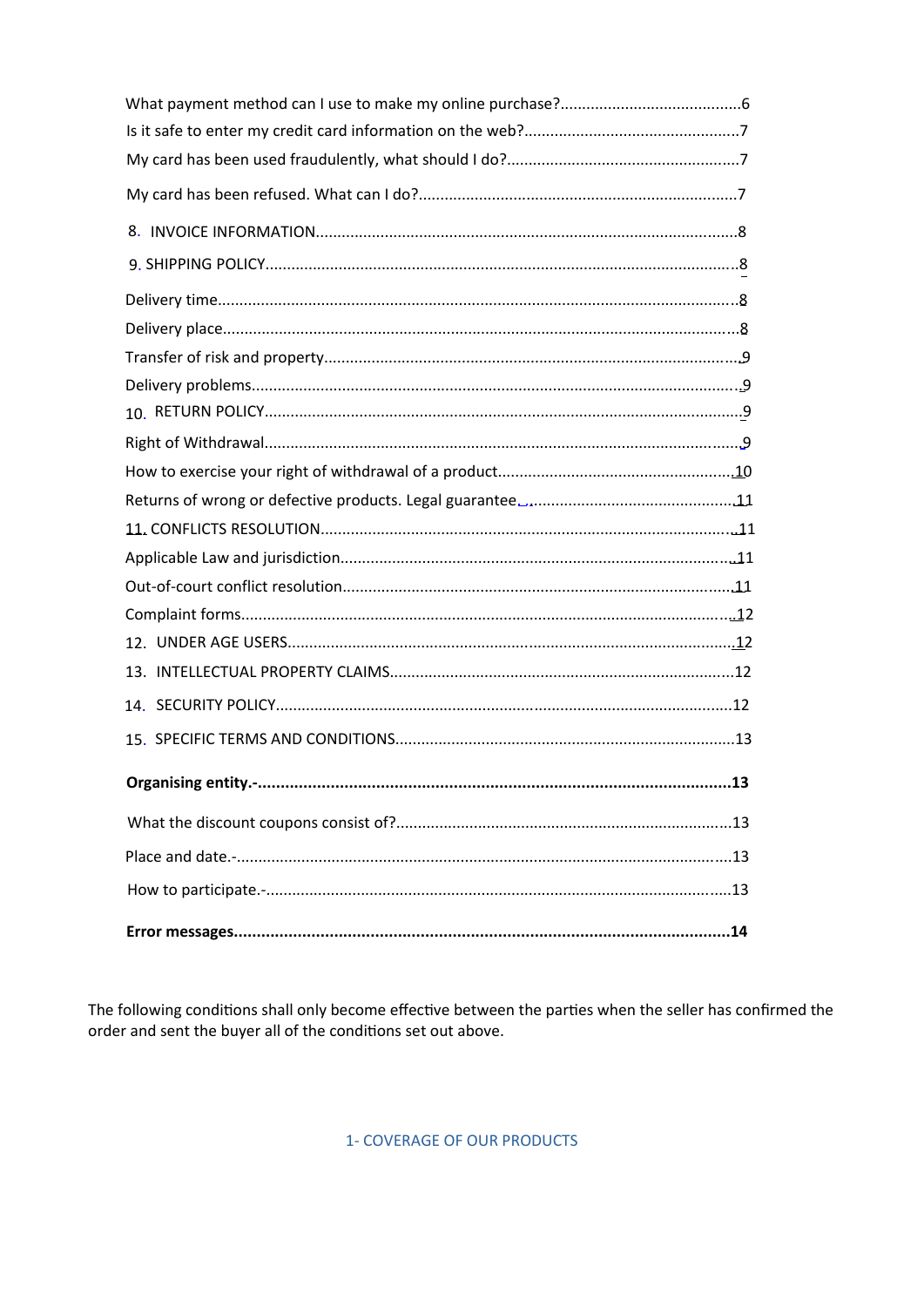FOR-TUNE STRINGS EUROPE SL operates through the website [http://www.fortunestrings.com](http://www.fortunestrings.com/) on the Spanish mainland, the Balearic and Canary Islands, Ceuta and Melilla. In addition, outside Spanish territory, specifically in: Albania, Andorra, Argentina, Armenia, Austria, Belgium, Bosnia and Herzegovina, Brazil, Bulgaria, Canada, Chile, Croatia, Cyprus, Czech Republic, Denmark, Ecuador, Estonia, Finland, France, Germany, Greece, Hungary, Iceland, Indonesia, Italy, Lithuania, Latvia, Liechtenstein, Luxembourg, Macedonia, Malaysia, Malta, Mexico, Moldova, Monaco, Montenegro, Netherlands, Norway, Poland, Portugal, Ireland, Romania, San Marino, Serbia, Singapore, Slovakia, Slovenia, Spain, Sweden, Switzerland, Taiwan, Ukraine, United Kingdom, United States, Vatican City, Venezuela, Russia, Hong Kong, United States of America.

The use of this website as well as any purchase made on it, is considered to be made in Spain, and therefore subject to the Spanish laws and regulations in force, where applicable, without prejudice to the legislation that may be applicable according to the condition of the consumer.

## 2. CONTRACTING PROCEDURE. HOW CAN I SHOP ONLINE?

In order for you to access the products offered by FOR-TUNE STRINGS EUROPE SL and make a purchase, you must freely and voluntarily provide the personal data that will be required.

It is reported that in accordance with the requirements of art. 27 of Law 34/2002 of Services of the Information Society and Electronic Commerce, the contracting procedure will follow the following steps:

Once you have made your selection of services, adding them to the cart, the next step will be to process the order and make the payment.

Buying at [http://www.fortunestrings.com](http://www.fortunestrings.com/) is very easy. Just follow the steps below:

1. Click on the product you wish to select and add it to the shopping cart by clicking on "Add to cart".

2. Once you have selected the products you wish to buy, as well as the number of units and, -if applicable-, the discount code, click on "proceed to checkout".

3. You will then need to provide us with your personal and billing details. You can also log in to your user account or create an account. You also have the cart summary with the selected products, price, taxes, shipping costs. You can also add your discount coupon, if available.

4. Finally, before the "place order" button, you will see an informative clause on data protection. You must also read and accept these General Terms and Conditions, which govern the contracting process. You can download the General Terms and Conditions if you wish. Moreover, can also accept the sending of commercial information and the sending of the invoice in electronic format.

The prices applicable to each product, will be those published on the website, and applied automatically by the contracting process in the last phase of the same. In any case this will always be previously communicated to users.

For any information about the order, the user may contact customer service via email [info@fortunestrings.com](mailto:info@fortunestrings.com)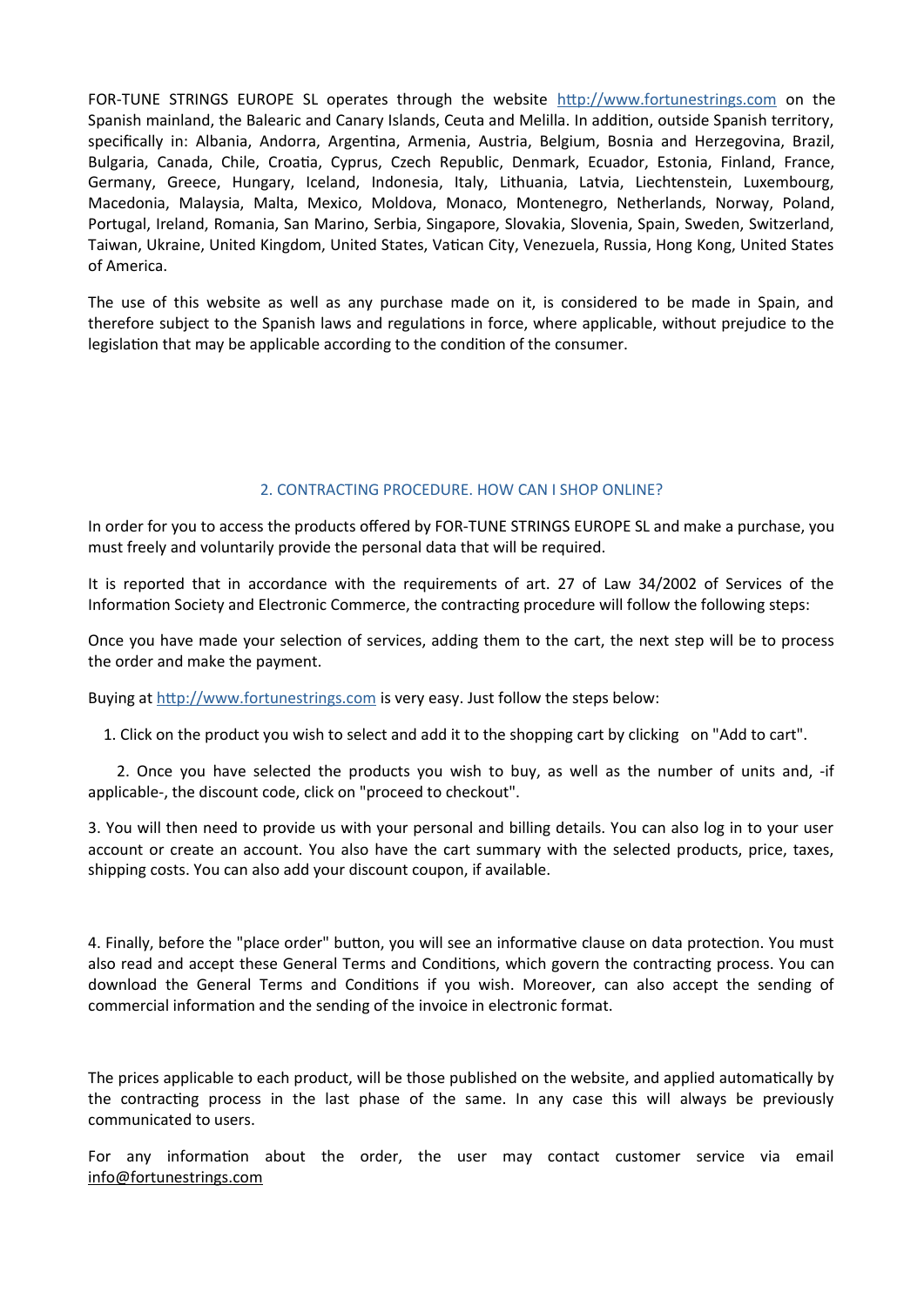FOR-TUNE STRINGS EUROPE SL reserves the right to modify its prices at any time. The products will be invoiced at the price in force at the time of purchase.

## 3. INFORMATION ABOUT THE PRODUCTS

The descriptions of the products offered on the website are based on the product catalogue of FOR-TUNE STRINGS EUROPE SL

The products presented on our website are a careful selection from our collection. We have taken special care to show the colours and characteristics of our products with great precision. However in those cases in which the images offered with the description of the product do not match exactly , the description of the product that is made in the purchase sheet or product details will always prevail. These cases will be exceptional since FOR-TUNE STRINGS EUROPE SL,s intention is to always offer a true image of the product offered.

You will have the possibility to rate and comment on our product; to avoid offensive, violent,illegal, spam, etc, comments, these will be subjected to our validation. You will be solely responsible for the comments you leave on our website, not being responsible in any case FOR-TUNE STRINGS EUROPE SL of them, nor having any obligation to publish them.

Likewise, in order to guarantee more complete information, we will also indicate the existence or not of stock of the product as soon as possible. In the event that the product is not avaible after the purchase has been made, FOR-TUNE STRINGS EUROPE SL, will inform the User of the total or, where appropiate , partial cancellation of the order and the refund of the amount paid (shipping costs if any).

# 4. INFORMATION ABOUT THE PRICE

The price of each product will be as stated on our website at any given time. Whilst we try to ensure that all prices shown on the site are correct, errors may occur. If we discover an error in the price of any of the services you have ordered, we will inform you as soon as possible in order to resolve the problem.

Prices may change at any time, without affecting orders that have already been placed.

The prices indicated for each service will be expressed in Euro currency  $(\epsilon)$ .

Unless otherwise stated, the prices of the products shown on our website include the legally applicable taxes (Spanish VAT).

The shipping costs and applicable taxes will appear broken down at the time of purchase, (payment screen) so that the user can know exactly what is the final price of the product and how it conforms.

# 5. SHIPPING COSTS

Shipping costs will be from 1 euro  $(\epsilon)$ . They will be calculated according to the place of delivery.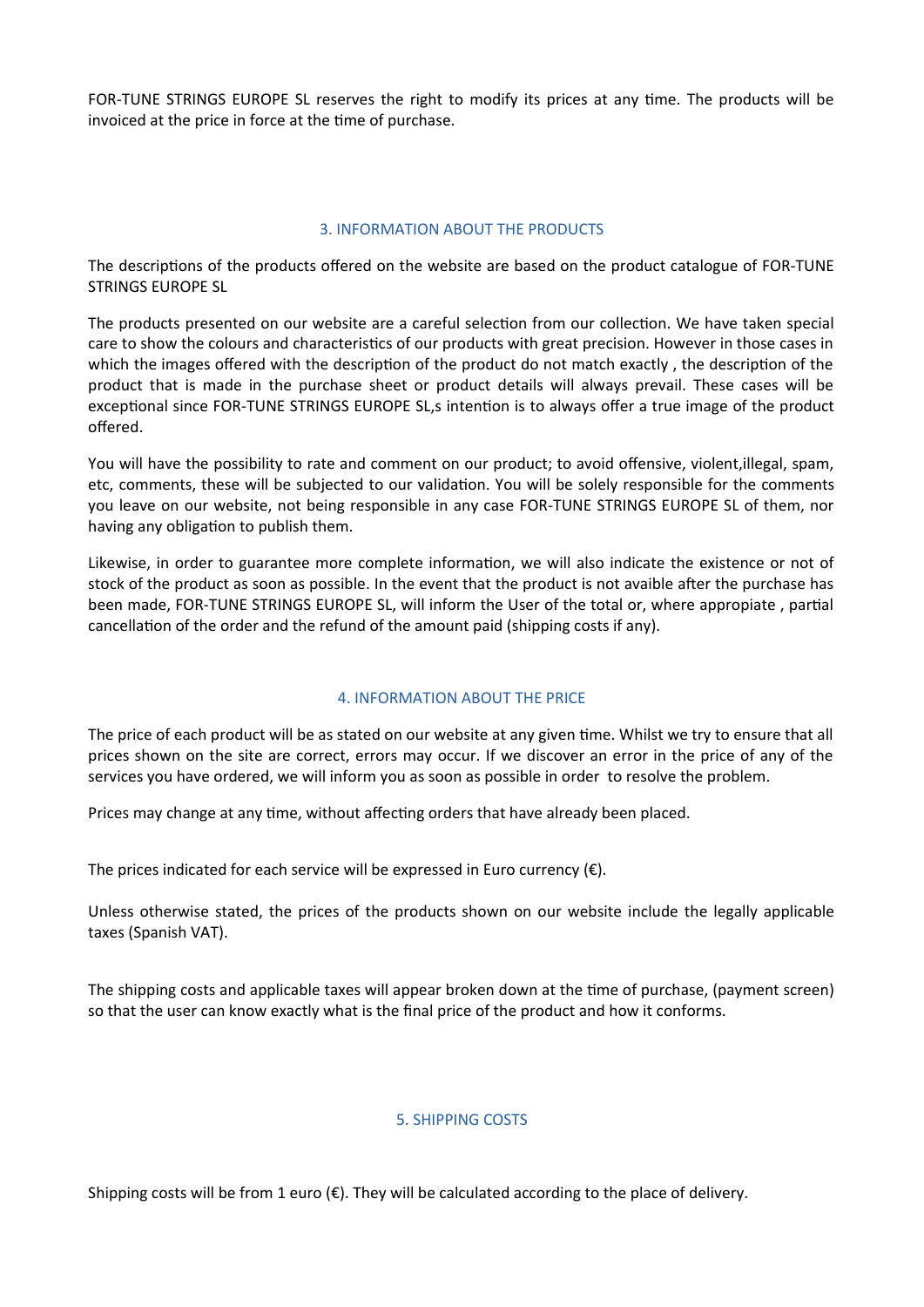## 6. OFFER AND ACCEPTANCE

The contracting procedure and pre-contractual information is in English and this language will be the one used to carry out the contracting. In the event that it can be carried out in another language, this will be indicated before starting the contracting procedure.

## 7. INFORMATION ABOUT THE PAYMENT METHODS

The payment of the price through the website is made at the time of purchase and FOR-TUNE STRINGS EUROPE SL will send you an email confirming the purchase and informing you of the expected date of receipt of the product.

FOR-TUNE STRINGS EUROPE SL declares that it does not have access to or store sensitive data relating to the means of payment used by the User, except those strictly necessary for the management of the payment. Only the corresponding financial institution processing the payment has access to this data for the management of payments and collections. Once the purchase process is completed, an electronic document is generated in which the contract is formalized and that the user can print.

FOR-TUNE STRINGS EUROPE SL reserves the right to cancel orders in accordance with these conditions.

## What payment method can I use to make my online purchase?

Payment for the products offered by the entity may be made by:

Credit or debit card. Visa, Visa Electron 4B, MasterCard, Maestro, Amex. (No increase in the final price).

If your payment method is by credit card, by clicking on "Buy and proceed to payment" you are confirming that the credit card is yours. If you receive a notification that your card has been declined and you have verified that the card has not expired and that the information number associated with your card does not contain any errors, you should contact your bank in the first instance to find out what is the reason for the refusal or lack of authorisation.

## Is it safe to enter my credit card information on the web?

As you can see in our security policy, our payment is secure using the means indicated. Our online shop has an SSL certificate that allows us to protect the banking information transferred in the purchase process using encryption methods. The confidential data of the payment by credit or debit card are transmitted directly and securely to the financial institution.

 When making the payment through the secure payment gateway, the system will automatically verify that the credit card is activated for Secure E-Commerce. It will then connect to the issuing bank, which will request authentication and authorisation of the transaction.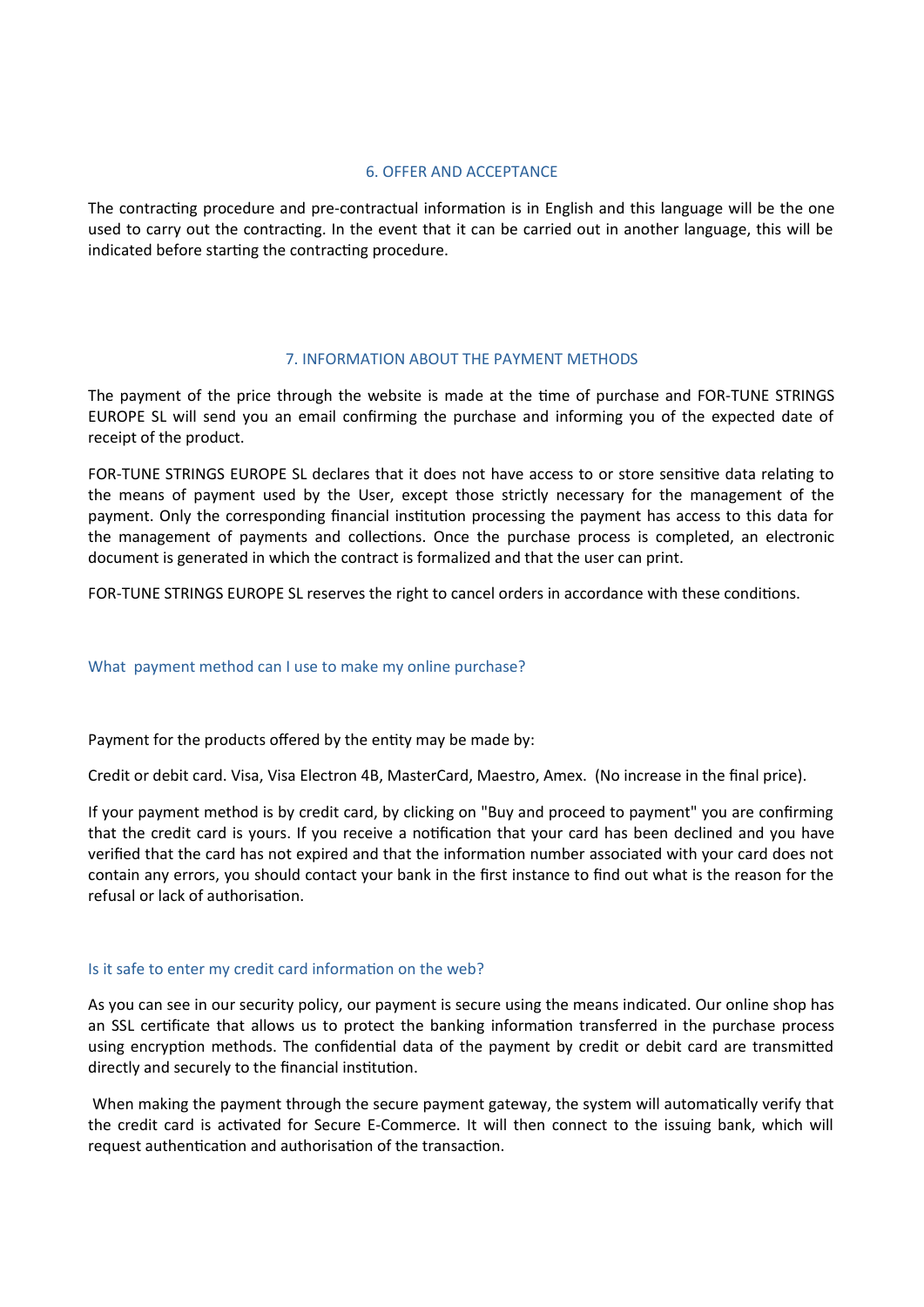## My card has been refused, What can I do?

If you receive a notification that your card has been declined, you should first contact your bank to find out why. However, this can happen for a number of reasons:

1. The most common reasons why a payment is declined are related to payment security policies. When making the payment through the secure payment gateway, the system will automatically verify that the card is activated for Secure e-Commerce. It will then connect to the issuing financial institution, which will ask the buyer to authorise the transaction by means of a personal authentication code. The transaction will only take place if the credit card issuing bank confirms the authentication code and the card will then be charged. Otherwise, the transaction will be rejected.

2. The card may be out of date. Check that your card does not exceed the validity date.

3. Credit limits or funds hold may have been reached on your card to make purchases.

4. Incorrectly entered data. Check that you have filled in all the necessary fields with the correct information.

## **In any case, your bank is the only one that can provide you with the exact reason why a payment has been rejected.**

## My card has been used fraudulently. What should I do?

You must notify FOR-TUNE STRINGS EUROPE SL by e-mail or telephone of any undue or fraudulent charge on the card used for purchases on the website, as soon as possible, so that FOR-TUNE STRINGS EUROPE SL can take the steps it deems appropriate.

## 8. INVOICE INFORMATION

The company generates invoices in electronic format.

The invoice will be issued in the name of the natural person placing the order, so the User must ensure that the correct and complete details of the purchaser are entered.

Subsequent changes will not be possible.

FOR-TUNE STRINGS EUROPE SL warns that, in order to preserve the confidentiality of the data, duplicate invoices will only be issued to the contract holder. Duplicates will not be issued to third parties.

## 9. SHIPPING POLICY

## Delivery time

The maximum delivery time for products is from 3 to 10 days, depending on the destination, from the time payment made in accordance with the chosen method of payment. If, for any reason, the order cannot be delivered within the established deadline, we will notify you of this circumstance as soon as possible.

It is possible to arrange another delivery date.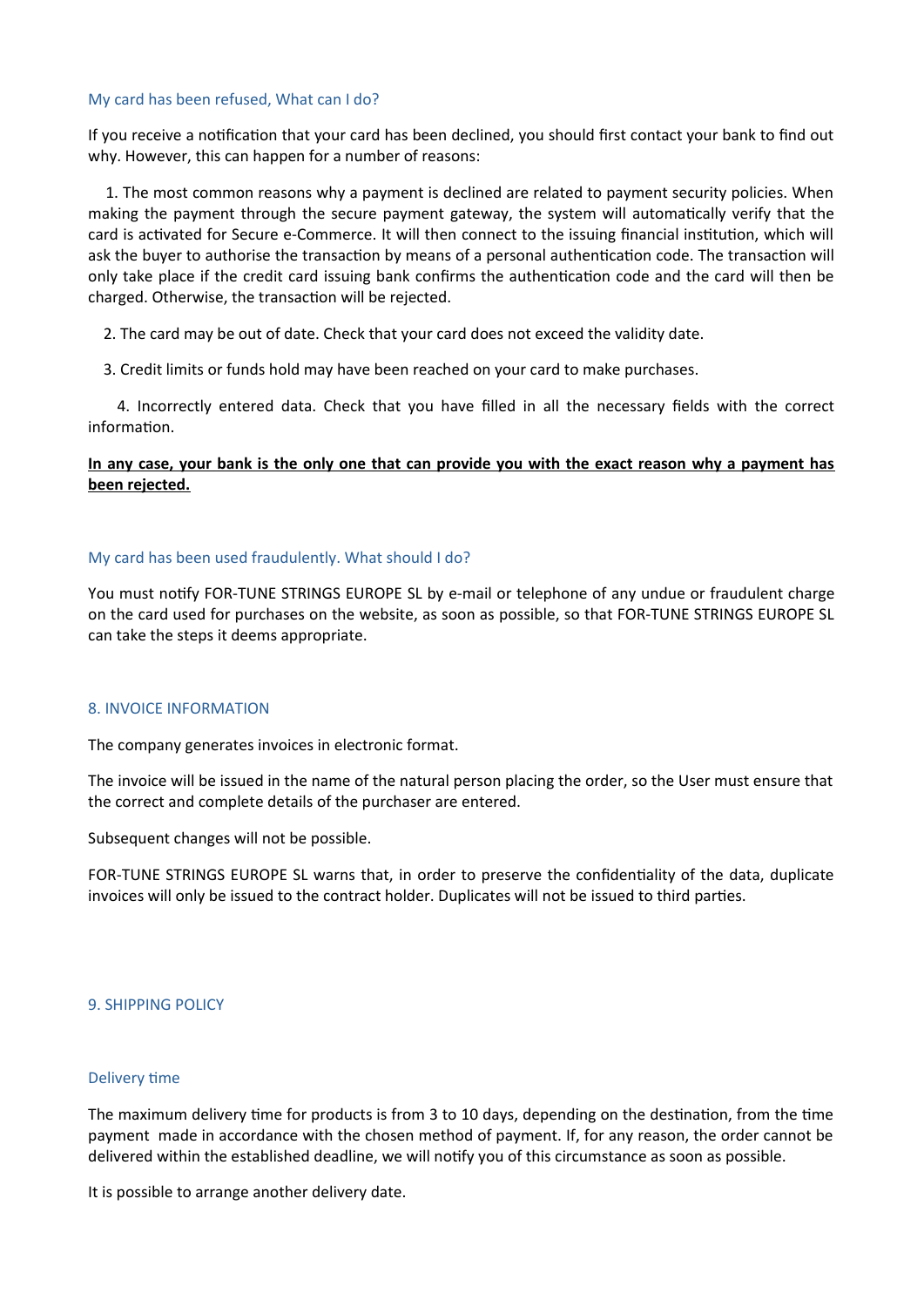If the order is placed on Friday after 7 p.m. or on the weekend, the order will be shipped the following Monday.

In this case, we will contact you to inform you about the delay, giving you the option to cancel the order with the corresponding refund of the amount paid (shipping costs if any).

#### Delivery place

**FOR-TUNE STRINGS EUROPE SL** undertakes to deliver the product in perfect condition to the address indicated by you, which, in any case, must be within the Territory. In order to optimise the delivery process, the address you indicate must be an address to which delivery can be made during normal working hours.

In this way, **FOR-TUNE STRINGS EUROPE SL** assumes no responsibility when the delivery of the product does not take place as a result of the data provided by the user being **false, inaccurate or incomplete or when the delivery cannot be made for reasons beyond the control of the shipping company assigned for this purpose, such as the absence of the recipient, in these cases.**

## Transfer of risk and property

Delivery is deemed to have taken place from the moment at which the product has been placed at the disposal of the User or a third party indicated by the User (other than the carrier) at the indicated place of delivery. The risk of the products (including, but not limited to, loss, damage or theft) shall pass to the User as soon as the product(s) have been placed at his disposal. However, in the event that it is the consumer and user who orders the transport of the goods or the carrier chosen is not one of those proposed by the entrepreneur, the risk shall pass to the consumer and user upon delivery of the goods to the carrier, without prejudice to his rights against the latter.

#### Delivery problems

If there is any discrepancy or problem with the order, you should contact FOR-TUNE STRINGS EUROPE SL through our email info@fortunestrings.com leaving us your personal details and order number reflecting the discrepancy or problem and we will contact you shortly to solve the incident.

#### 10. RETURN POLICY

#### Right of Withdrawal

According to the provisions of Article 102 of Royal Legislative Decree 1/2007 of 16 November, which approves the revised text of the General Law for the Defence of Consumers and Users and other complementary laws, as a consumer/user, you have a maximum period of fourteen (14) calendar days from receipt of the product to withdraw from the purchase. However, it should be noted that if you are a legal entity, the right of withdrawal does not apply in accordance with the provisions of the regulation.

#### How to exercise your right of withdrawal of a product.

1. In order to cancel your order, you must send us an email to info@fortunestrings.com requesting the cancellation form.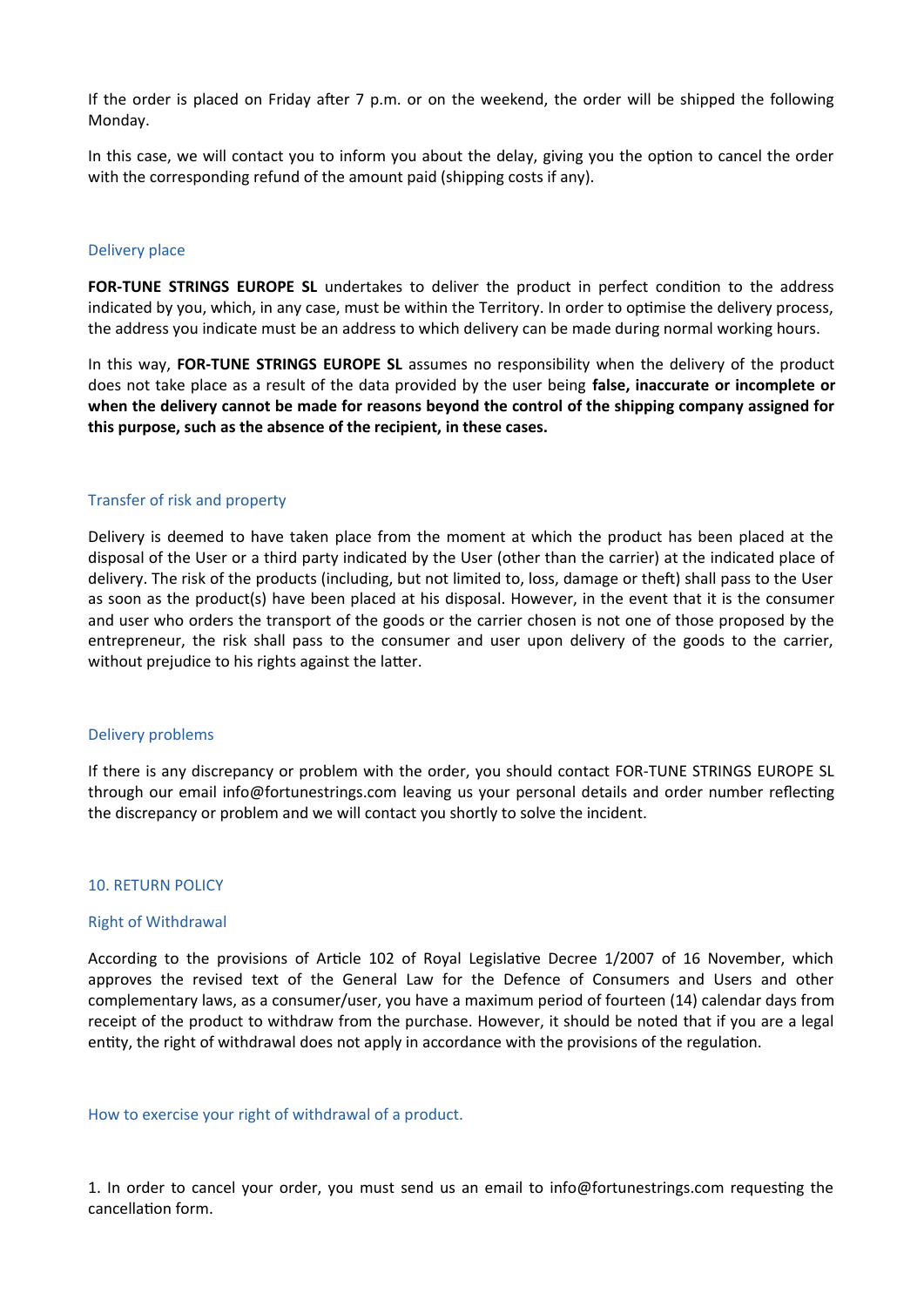2. The products must be returned in the same condition in which you received them, together with any related accessories.

3. Once you have completed the form, you must send us the products, together with the form, to the following address:

> For-Tune Strings Europe SL Serrat de la Rodonella 10 Urb. Les Guilleries 17406 Viladrau, Spain

4. You are responsible for proving that the items have been returned so we recommend that you always send your returns by a system that certifies delivery.

5. You will be responsible for the cost of returning the product.

6. Under no circumstances we will accept returns sent carriage forward.

Returns of wrong or defective products. Legal guarantee.

Regardless of the method of payment used by you, the refund will be made as soon as possible, but always within 14 days of receipt of the product in our warehouses. The right of withdrawal does not apply if the product has not been received as stated above. In the case of having made the payment by bank transfer, in order to make the return you must enclose in the return form an account number where you can make the payment.

If you have any doubts about the cancellation process, please contact us by e-mail at info@fortunestrings.com or by calling Customer Service at +34722569484.

## Returns of wrong or defective products. Legal guarantee.

In the case of wrong products, in poor condition, or with any other defect or flaw, we will proceed to refund the full amount according to the same payment method chosen by the customer within a maximum period of 14 days from the request for the return of the product.

To do so, you can contact us via the e-mail info@fortunestrings.com within the legal period provided for in Royal Legislative Decree 1/2007, of 16 November, which approves the revised text of the General Law for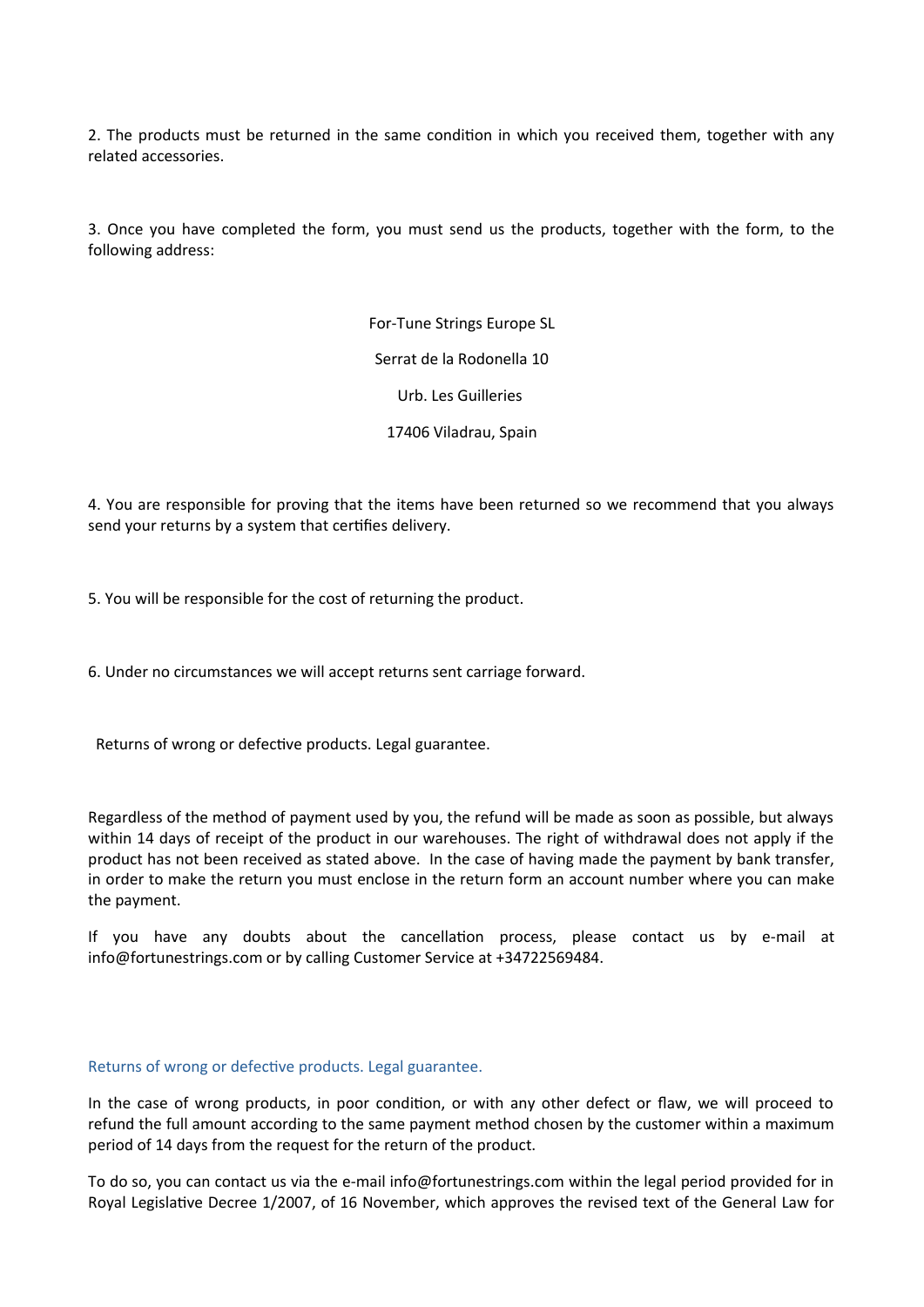the Defence of Consumers and Users and other complementary laws. To make use of the guarantee, it is essential to keep proof of purchase. In addition, you must inform us of the error or defect together with your personal and order details. In any case, we inform you that you will have the right to repair or replace the product, as determined by the regulations.

Once we have checked that the products you are returning meet all the specifications of the Returns Policy, we will send you an email informing you that the return has been accepted. To return the product, you must follow the instructions indicated in the return policy.

In case of doubt, the User can contact us by email at info@fortunestrings.com.

# 11. CONFLICTS RESOLUTION

# Applicable Law and jurisdiction

The relationship between FOR-TUNE STRINGS EUROPE SL and the Consumer and User shall be governed by the current Spanish legislation. In accordance with the provisions of Article 90.2 of the TRLGDCU, all disputes and claims arising from this legal notice shall be resolved by the Courts and Tribunals of the consumer's domicile.

## Out-of-court conflict resolution

In accordance with the provisions of Article 14.1 of Regulation 524/2013 of the European Parliament and of the Council of 21 May 2013 on the settlement of online consumer disputes, consumers and users are informed that in the event of a dispute they may seek out-of-court online dispute resolution.

# <https://ec.europa.eu/consumers/odr/main/index.cfm?event=main.home2.show&lng=ES>

## Complaint forms

If you wish to fill a complaint, we inform you that we have complaint forms at your disposal that you can request by e-mail: info@fortunestrings.com .

The complaint form can be submitted to the Municipal Consumer Information Office (OMIC) closest to your home, or to the Directorate General for Trade and Consumer Affairs (Dirección General de Comercio y Consumo). It is advisable to attach any document (contract, invoice, quote, etc.) that may serve as proof of the claim.

## 12. UNDER AGE USERS

FOR-TUNE STRINGS EUROPE SL directs its services to users over 18 years of age. Minors under this age are NOT authorized to use our services and should not, therefore, send us their personal data. We inform you that, should such a circumstance arise, FOR-TUNE STRINGS EUROPE SL is not responsible for the possible consequences that may arise from the non-compliance with the notice established in this clause.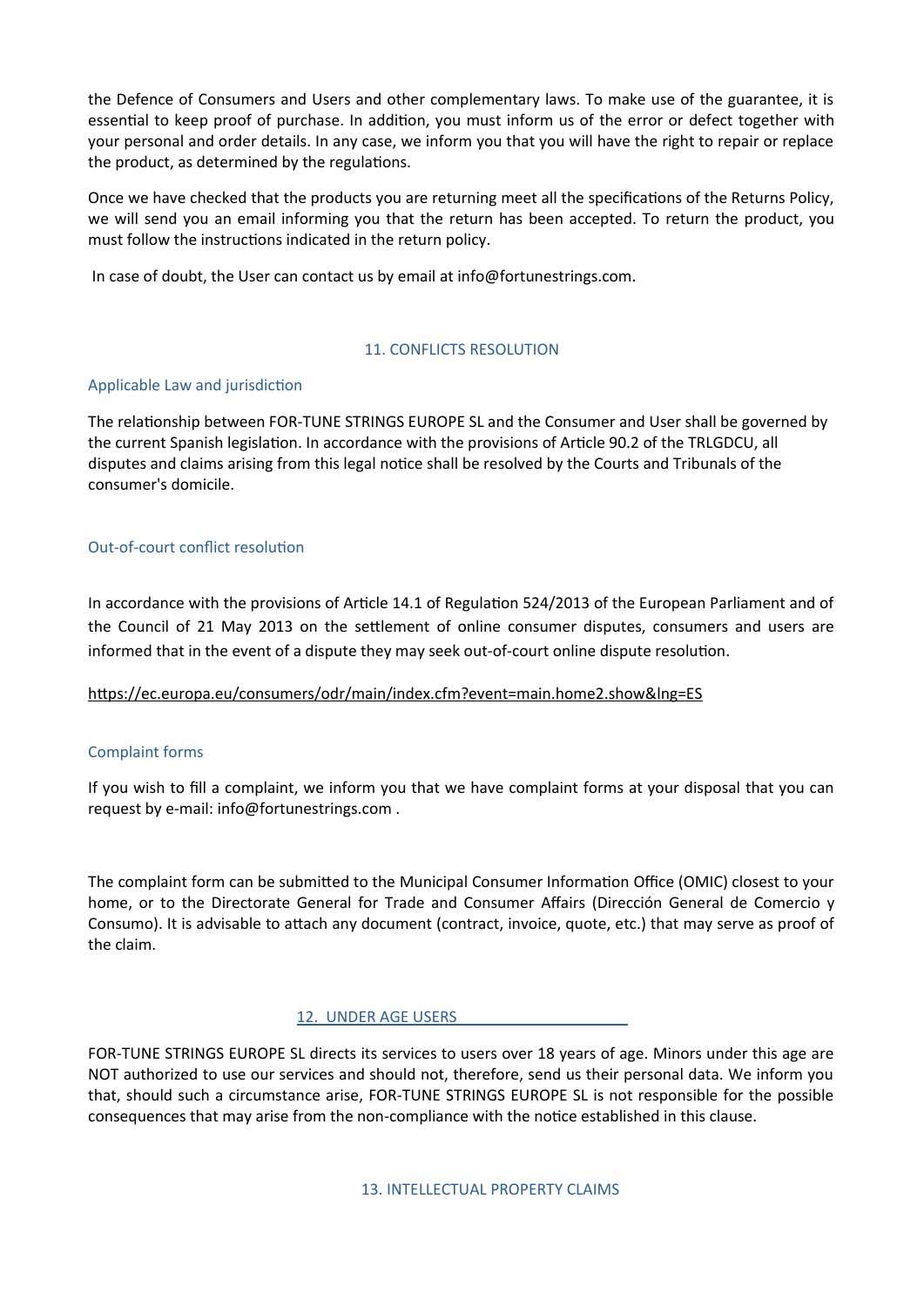FOR-TUNE STRINGS EUROPE SL respects the intellectual property rights of third parties. If you believe that your intellectual property rights have been infringed, please notify us of this incident by email: [info@fortunestrings.com](mailto:info@fortunestrings.com).

## 14. SECURITY POLICY

FOR-TUNE STRINGS EUROPE SL has contracted an SSL certificate for its website.

An SSL certificate protects all personal and confidential information that can be handled on a website, regardless of the information that is being transmitted, for example, from any of the contact forms on the website to the server, or the data entered for the subscription of newsletters or access to protected areas, etc.

The website address will appear in green, activating the "https" protocol that allows secure connections from a web server to the user's browser.

15. SPECIFIC TERMS AND CONDITIONS.

## Organising entity

The website visited is the property of FOR-TUNE STRINGS EUROPE SL with registered office at C/ SERRAT DE LA RODONELLA Nº 10, 17406, VILADRAU, GIRONA.

You can contact the OWNER by any of the following means:

Telephone: +34722569484

Contact e-mail: info@fortunestrings.com

ACTIVITY/ SECTOR OF THE ENTITY:- Online sale of musical strings

## What the discount coupons consist of?

Discount coupons are promotional offers that allow a partial or total discount on the price of the order or product. Coupons apply only to products and not to shipping costs.

Discount coupons may have some additional restrictions or limitations (e.g. a limited number of coupons, or a certain redemption period). In such cases, these additional conditions can be found in the text accompanying the coupon. If the discount coupon is no longer valid at the time of booking, you will be informed before payment is made.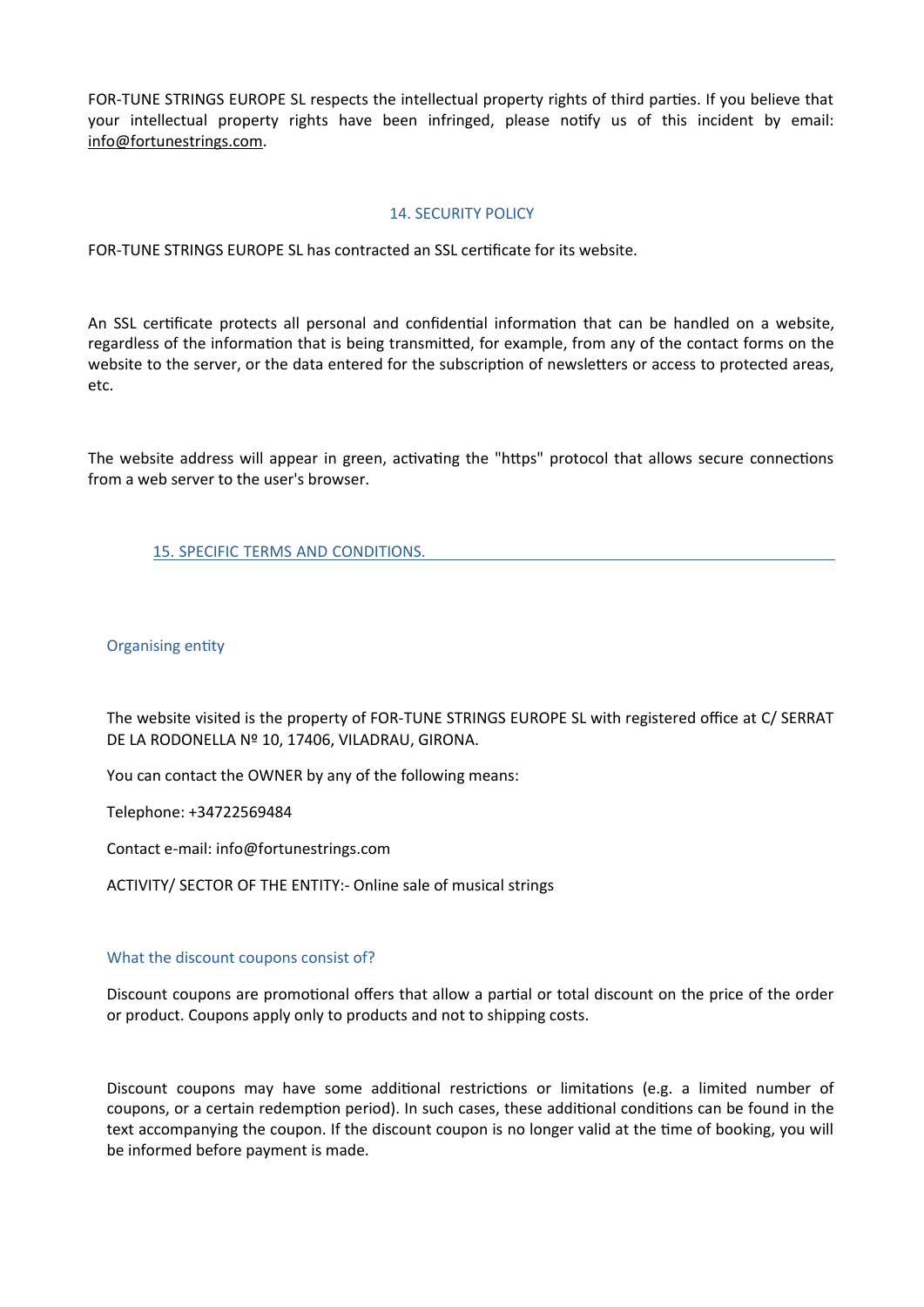#### Place and date.

Discount coupons may be applied at specific locations and users, to specific products and on specific dates. The conditions of each campaign will be provided together with the distribution of the discount coupon.

#### How to participate

For discount coupons promoted by the company, the general terms and conditions of business on this website apply together with the specific terms and conditions of each of the coupons.

In order to take advantage of your discount, you must enter the redemption code on the Payment and Shipping screen and select "Click here to enter your code" before paying the remaining amount for the order.

It is very important to always refer to the applicable terms and conditions for full details or requirements of the coupon or offer.

 - Discount coupons are for personal use only and are not transferable and may not be used by third parties, except in the case of exceptions indicated in the Specific Conditions.

- Anyone using discount coupons must be 18 years of age or older.
- Discount coupons cannot be combined with other promotions of the organiser.
- Only one discount coupon can be used per order and per shopping cart.

 - Coupons are non-refundable, must be used on a single purchase of one or more products purchased through this website and cannot be redeemed for cash.

 - Discount coupons can be used for payment above a certain minimum purchase amount, taking into account the final sale price (including VAT), excluding shipping costs.

 - In the event that the amount of the discount coupon does not cover the final sale price (including VAT), you must pay the difference, which will only be possible using the means of payment indicated in section 7 of the General Terms and Conditions of Sale. "Information on means of payment".

 - In the event that the coupon has a higher value than your order, the difference will not be refundable, nor can it be accumulated for a subsequent order. Therefore, if you do not use the full value of the discount coupon in the order, you will lose the difference.

- Discount coupons are valid for the purchase of a specific selection of products or at a specific time and will expire if they have not been used after the period of validity of the coupon.

- It is not permitted to sell, trade or purchase discount coupons without the express permission of FOR-TUNE STRINGS EUROPE SL.